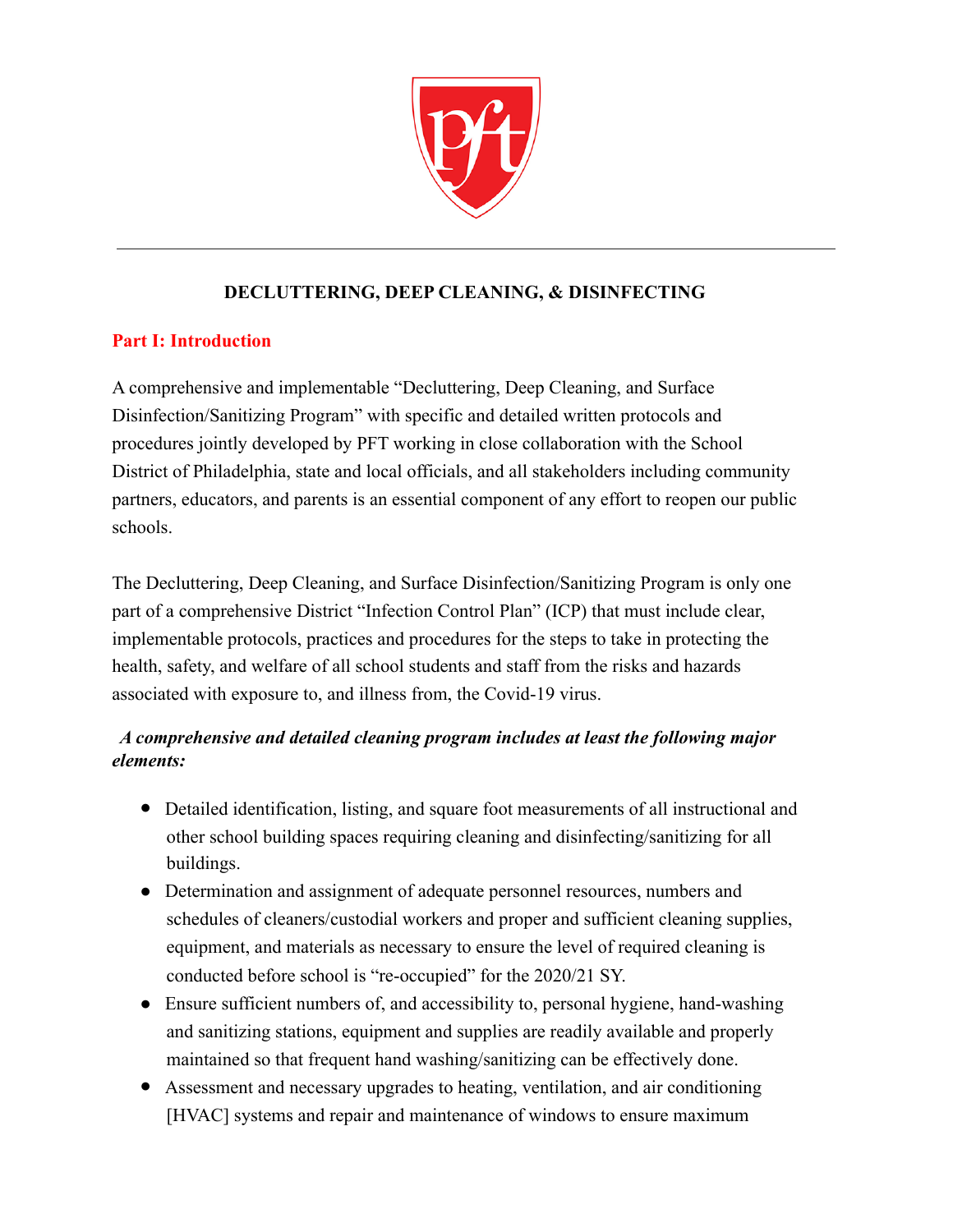operability and the provision of adequate amounts of fresh air is provided to building spaces.

- Specific COVID-19 related training and education for cleaning and custodial personnel.
- A communication plan by the District, jointly developed in collaboration with the PFT and other stakeholders, that includes providing ongoing information and notification to all stakeholders.
- Joint and collaborative development and implementation with PFT and other public stakeholders, of comprehensive best cleaning and disinfection practices and procedures to be used to ensure that the health, safety, and welfare of all school staff, students, and other occupants are fully protected.
- Provisions for adequate and specified PPE to include, but not be limited to, cloth face coverings/masks and/or face shields, gloves, "gowns" or work uniforms.

The terms "Cleaning," "Sanitizing," and "Disinfecting" are sometimes used interchangeably, although there are differences that have been identified and described by the CDC to help better understand each of the terms:

- **Cleaning removes germs**, dirt, and impurities from surfaces or objects. Cleaning works by using soap (and/or detergents) and water to physically remove germs from surfaces. This is why using clean cloths and other supplies/equipment is needed to avoid spreading contamination around from surface to surface. This process does not necessarily kill germs, but by removing them, it lowers their numbers and reduces the risk of spreading infection.
- **Disinfecting kills germs on surfaces or objects**. Disinfecting uses chemicals to kill germs. This process does not necessarily clean dirty surfaces or remove germs, but by killing germs on a surface after cleaning, it can further lower the risk of spreading infection.
- **Sanitizing lowers the number of germs** on surfaces or objects to a safe level as judged by public health standards or requirements to lower the risk of spreading infection. Sanitizing is accomplished by cleaning and/or disinfecting.

*\*\* Please note that cleaning of all porous and non-porous surfaces is always a necessary first step before disinfection activities are performed.*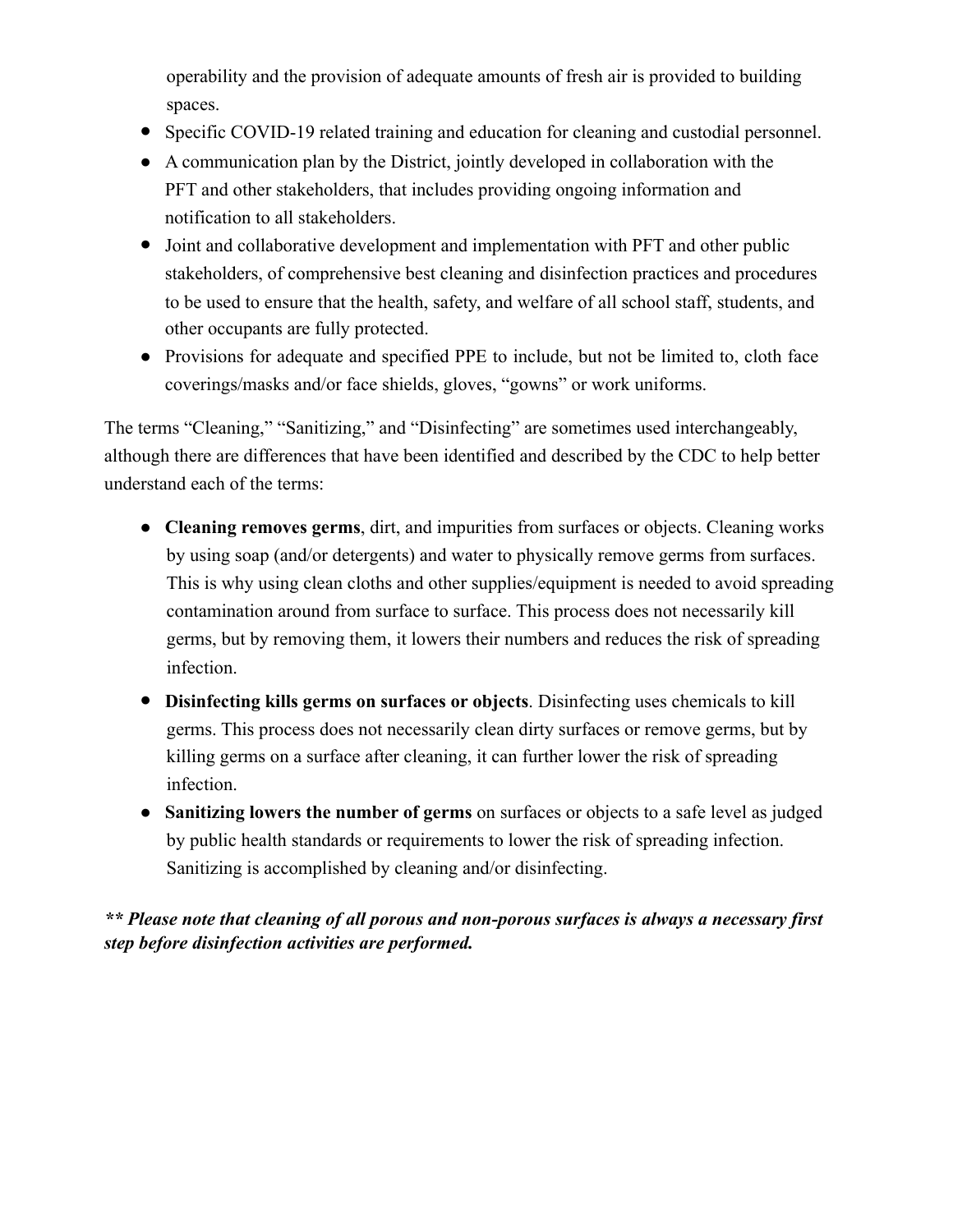### **Part II: General Considerations/Working Assumptions & Background Information**

- 1. Decluttering of many spaces will be required prior to cleaning and sanitizing/disinfecting activities, particularly since schools were closed in a manner that did not permit the organized packing of supplies and materials. This process will need to involve PFT and school staff in the planning and implementation of decluttering.
- 2. Rigorous cleaning and related actions will need to be conducted prior to the return to school as well as throughout the school year.
- 3. Dedicated custodial/cleaning staff will be needed and specifically assigned for: [a] day time cleaning (throughout the day while schools are occupied for response to spills, cleaning of high touch and other surfaces) as well as [b] for daily deep cleaning and disinfection after all students and staff are out of the building.
- 4. Visibly dirty hard/non-porous as well as porous surfaces should be cleaned prior to disinfecting.
- 5. Cleaning adequacy approaches and guidelines should be jointly developed by PFT and District and cleaning verification should also be jointly conducted.
- 6. Authoritative and recognized cleaning standards that define cleaning benchmarks, levels, and degree of cleanliness need to be relied upon for standard development and cleaning implementation.
	- a. ISSA/APPA Level 2 Cleaning should be the minimum standard for all schools [especially for Covid-19 related cleaning] = 20,000 SF per cleaner [maximum].
	- b. The level above is for 8 hours of cleaning conducted *only after* rooms/schools are unoccupied [not for cleaning during the day which is also required].
- 7. Additional cleaning and custodial personnel and other related resources will be needed in order to accomplish effective and necessary day-time cleaning as well as after the end of school day deep cleaning and disinfecting [specified in the District's draft cleaning plan].
- 8. Cleaning/custodial personnel will need to wear PPE [as specified in the District's draft cleaning plan].
- 9. Specific and detailed cleaning standards and guidelines will need to be jointly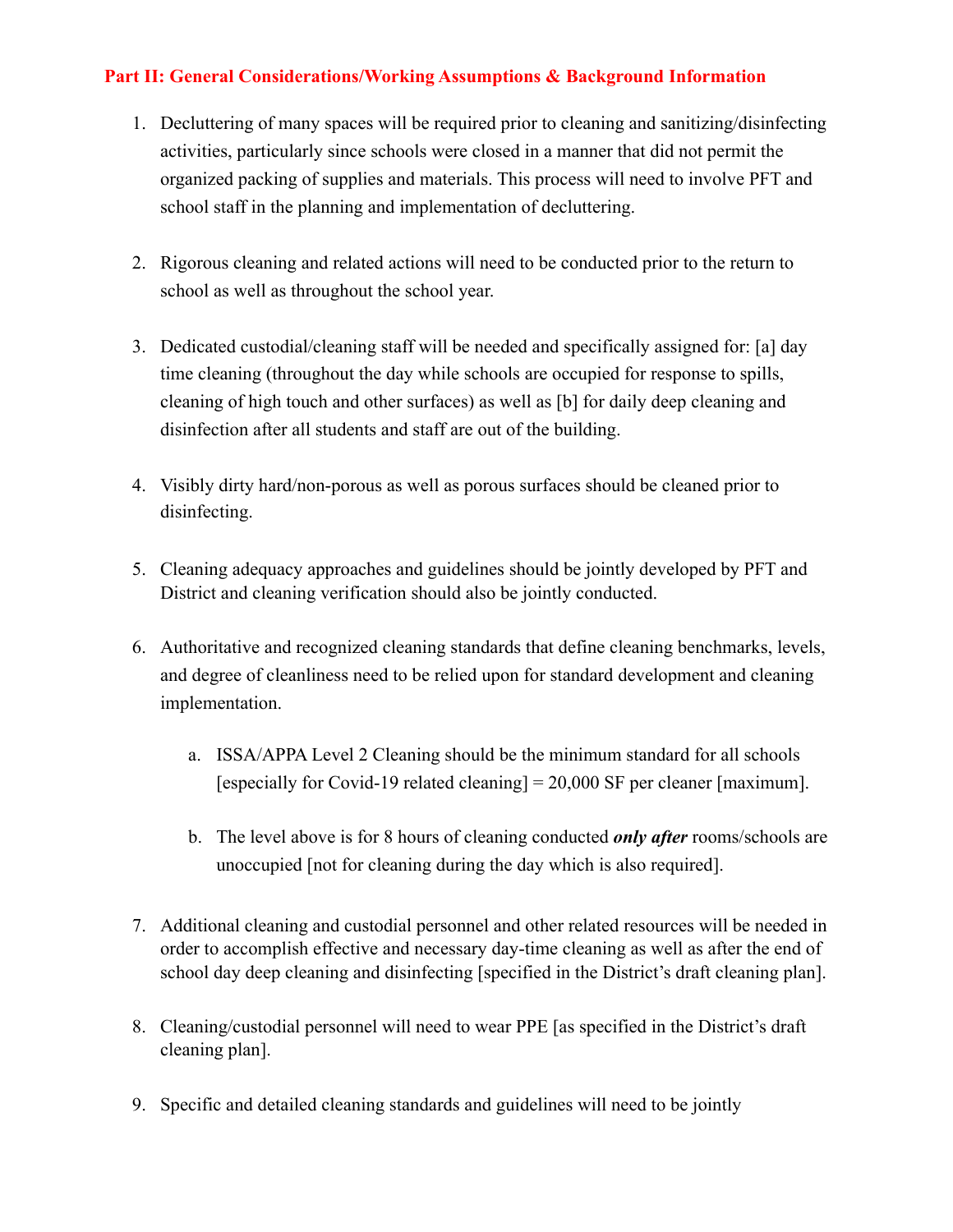developed and approved with stakeholder input and participation.

**Part III: Decluttering, Deep Cleaning, & Disinfecting/Sanitizing Recommendations**

#### **A. Start dates and scheduling issues for decluttering, deep cleaning, and disinfection**

- 1. District-wide and school specific start dates and schedules for decluttering, cleaning, and disinfection.
	- a. Start date and schedules should be immediately provided.
	- b. Decluttering, deep cleaning, and disinfection activities must start as soon as possible in order to ensure safe and timely school re-occupancy.
- 2. District plans, including time frames and approaches necessary to perform effective cleaning with special reference to those schools in which construction, renovation, modernization, and/or environmental remediation work is occurring.
- 3. SDP must work directly with educational and administrative staff to properly identify, label, box, and store all educational materials, supplies, and equipment for decluttering prior to any cleaning or disinfection work being performed.
	- a. This should be accomplished by having school educational staff return to buildings to identify and mark supplies, materials and equipment to guide efforts prior to cleaning being conducted.
	- b. School staff could be brought into schools over the course of 5-10 days in "grade-level shifts."
	- c. School staff would spend approximately 1-2 hours in their rooms and would be asked to wear face covering/shields and maintain physical distance while in the school.
- 4. Provide the exact numbers of total cleaning personnel employed District-wide and the numbers currently available and assigned to each school prior to, and during occupancy in order to assess cleaning resource adequacy.
	- a. According to District-provided data there is about 26 million square feet [MSF] of gross total space and at least about 22 MSF of instructional "cleanable"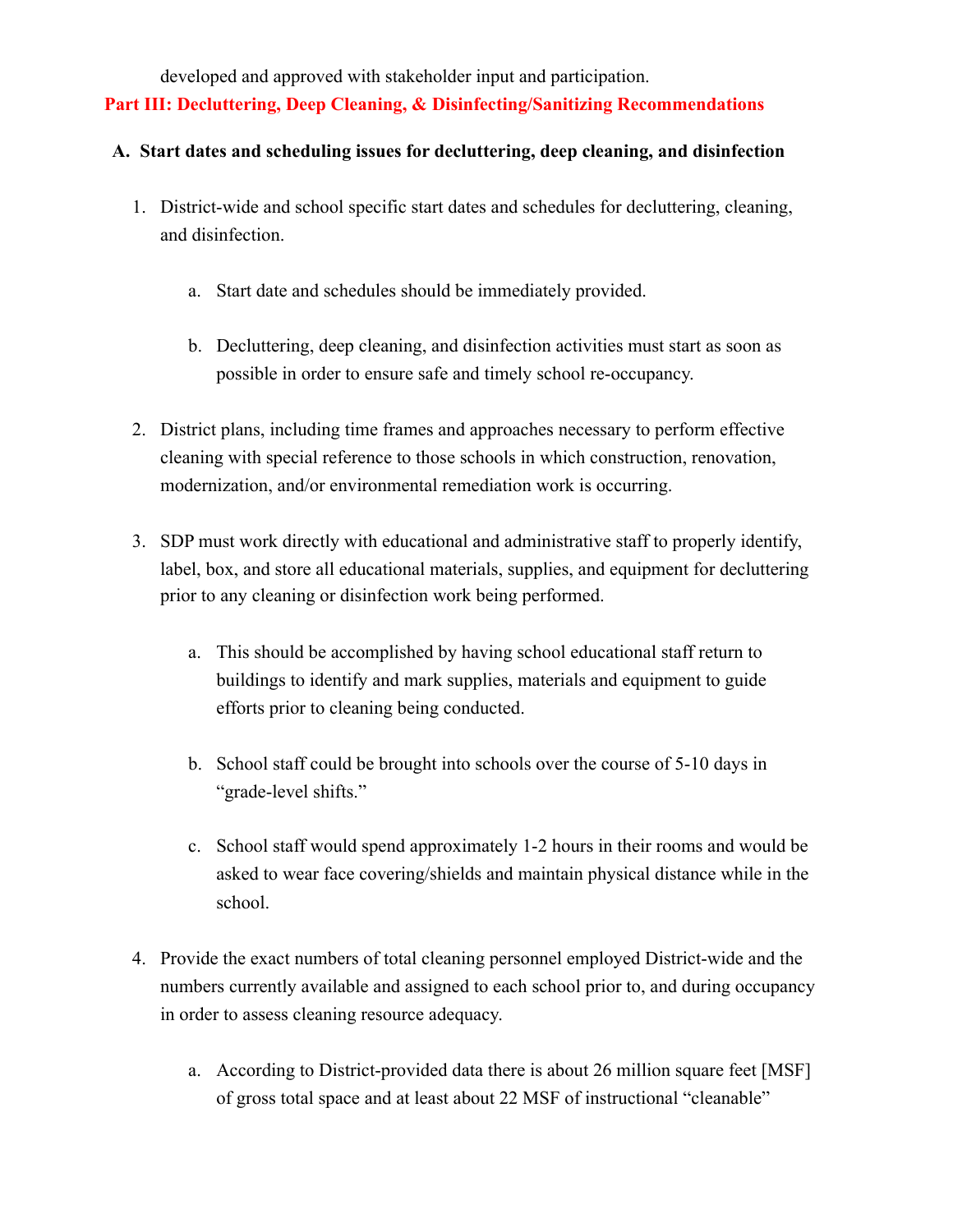space.

- b. As per cleaning standards/guidelines and benchmarks [from APPA, ISSA and other authorities] the District would need at least 1100 cleaners per day in school, after all students and staff have left the building, to effectively clean existing spaces at the 20,000 SF per cleaner/custodian standard.
- c. Required cleaning levels are based on 20,000 SF/day per cleaner [this is equivalent to 2,500 SF per hour per cleaner] during periods of non-occupancy.
- 5. Provide a detailed description of schedule/hours for on-site cleaning to be conducted prior to occupancy – this is necessary for evaluation and assessment purposes.
- 6. Provide a detailed description of schedule/hours for on-site cleaning to be conducted during occupancy – this is necessary for evaluation and assessment purposes. During school occupancy cleaning requires 2 "shifts":
	- a. Cleaning schedule/hours **throughout** the school day.
	- b. Cleaning/schedule/hours **after** the school day.
- 7. Provide details about how cleaning staffing levels will be maintained on a daily basis in schools to ensure adequate cleaning takes place.
- 8. Cleaning evaluation and "check-off" practices and procedures should be jointly developed to ensure effectiveness of daily and routine cleaning.

# **B. Identify all spaces in all schools to include details describing use, category, and type of space as well as square footage and "high touch" surfaces.**

- 1. Use and provide floor plans, architectural drawings and other similar space representations and measurements to identify all locations to be decluttered, cleaned, and disinfected. Specific space/area square footage measurements must be provided.
- 2. A detailed school/room level assessment is needed and must be performed to identify the specific decluttering needs, cleaning, and disinfection requirements for all instructional spaces. Decluttering needs to occur prior to cleaning and disinfecting.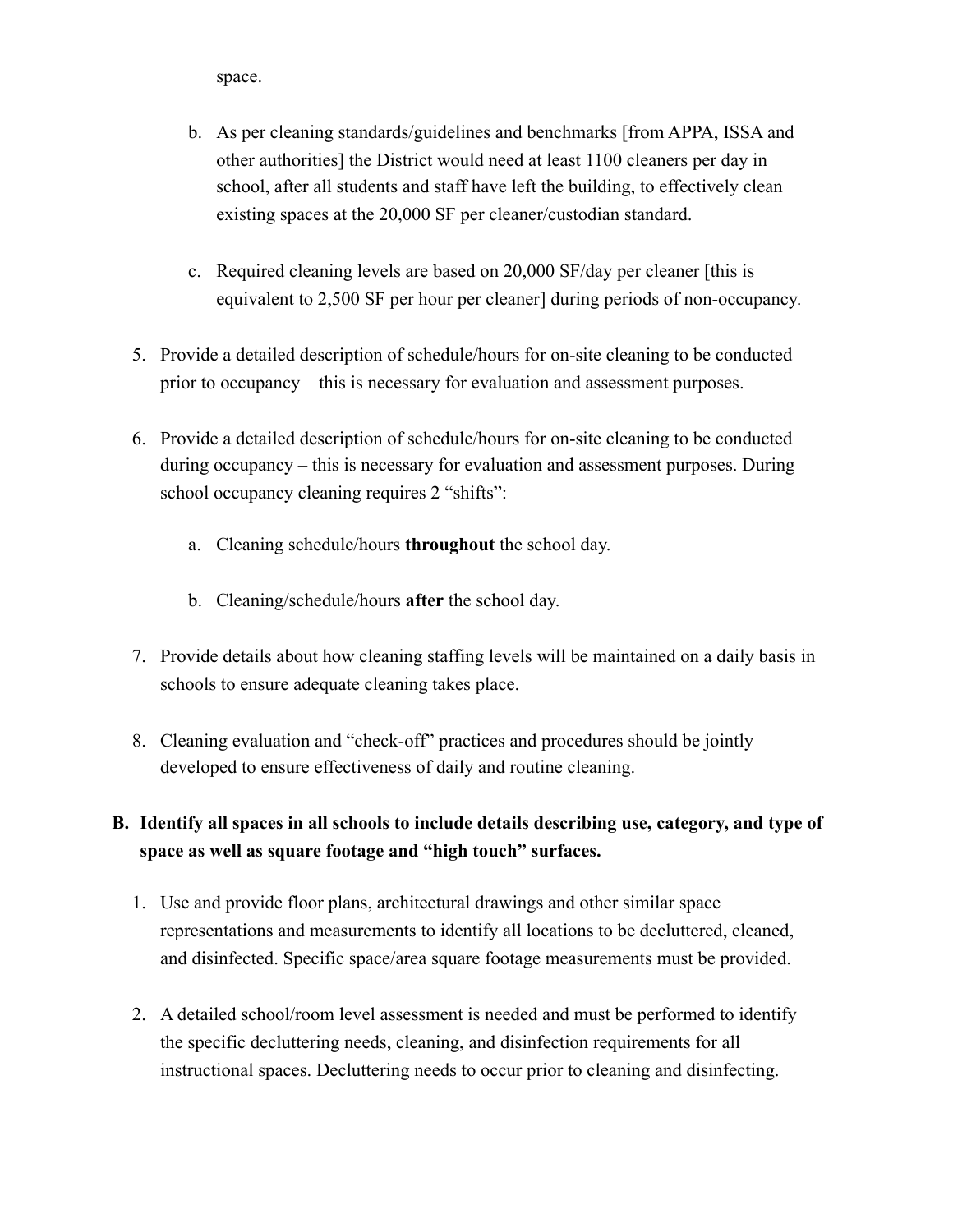- 3. Develop a process for effectively storing and labeling educational materials and supplies. This should be done jointly with school educational staff [School-Based Task Force Working Groups].
- 4. The District should develop and define a comprehensive and specific set of cleaning and disinfection protocols, procedures, and expectations (to cover "after school/before opening" and "during school" activities) to include, but not be limited to:
	- a. At minimum, cleaners should be provided with and should wear masks/face shields, gloves and protective clothing whenever there is a possibility of coronavirus being present on surfaces.
	- b. Clean and disinfect surfaces from "cleanest" to "dirtiest" to help further limit spread of contamination.
	- c. Sanitize/disinfect surfaces only after cleaning has been conducted [emptying trash, vacuuming/sweeping, wiping surfaces, etc.].
	- d. Surface cleaning should be done using microfiber products because of their increased absorbency [consider using "smart towel" products].
	- e. It is preferable **not** to use mops and buckets for cleaning.
	- f. Educational spaces should be cleaned and disinfected throughout the day on a regularly established schedule to include, but not be limited to:
		- i. Whenever classrooms "change" [i.e. students leave],
		- ii. High touch surfaces [defined below in more detail].
- 5. Follow existing guidelines, standards and recommendations from the CDC ["Guidance for Cleaning, & Disinfecting"] and other authoritative sources to at least include:
	- a. Determining and listing the types of surfaces to be cleaned [porous and non-porous] and perform cleaning, HEPA-vacuuming, etc., prior to disinfection.
	- b. Identifying the types of products necessary for cleaning and disinfecting the various types of surfaces.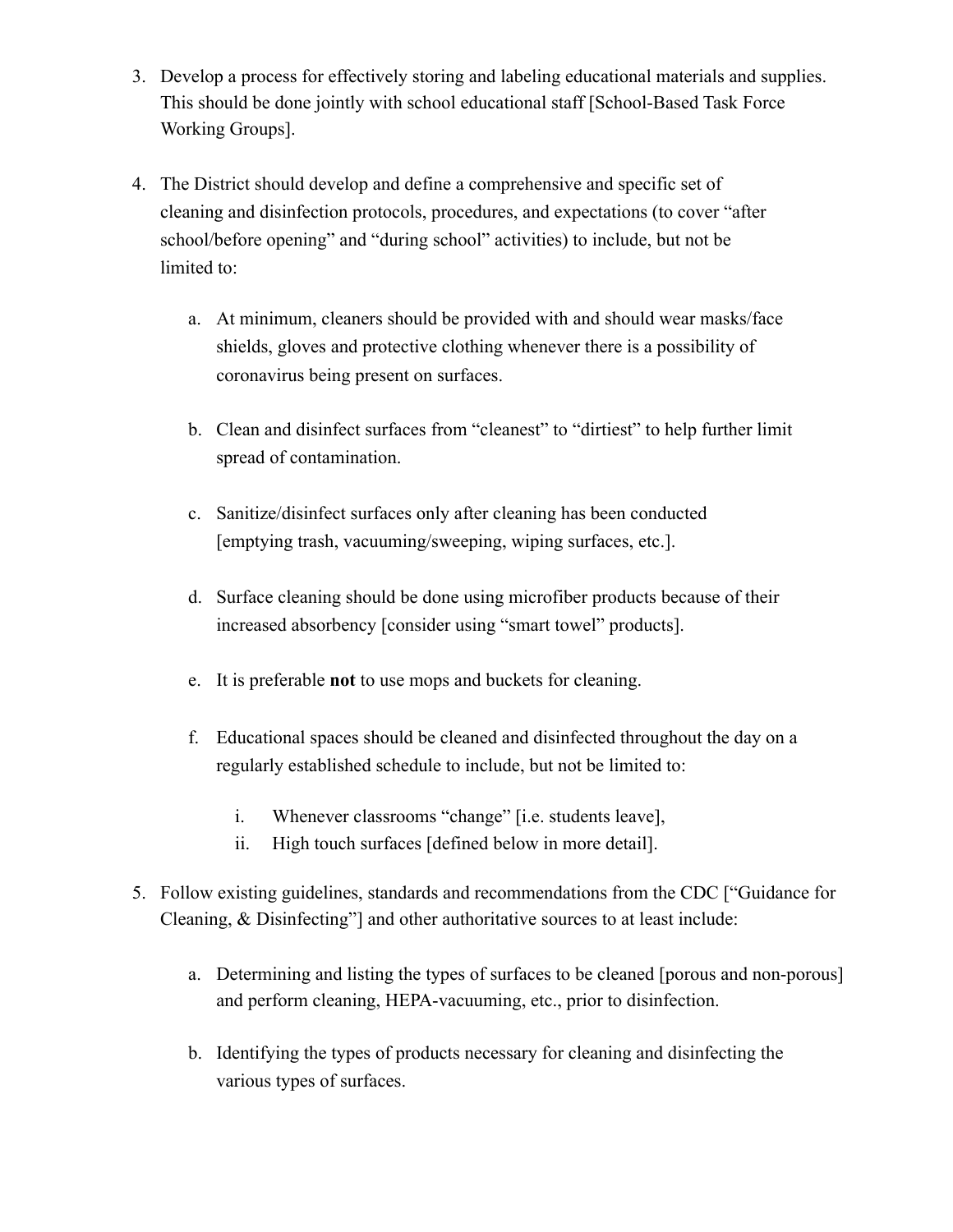- c. Identifying "high-touch" surfaces to ensure frequent cleaning is conducted. Frequency of cleaning should occur at least 2x-3x during the occupied school day. High touch surfaces include, but are not limited to, the following:
	- i. Tables, desks, and chairs,
	- ii. Door knobs and handles, handrails, light switches, phones, and keyboards,
	- iii. Countertops, computer touch screens, and shared objects,
	- iv. Faucets, drinking fountains, sinks, and toilets,
	- v. Playground equipment.
- d. Use and follow EPA guidelines and recommendations for disinfecting materials and products to be used on porous and non-porous surfaces.
- 6. Prior to disinfecting clean non-porous surfaces with detergent/water or other solution to remove dirt.
- 7. Prior to disinfecting porous surfaces use damp-wiping and HEPA-vacuuming to remove dirt.
- 8. Wherever practical remove "soft" porous materials from spaces [e.g. carpets, stuffed animals, etc.].
- 9. Use microfiber "smart towel" cleaning approaches to the extent possible.
- 10. Using mops to clean floors is not recommended. However, if mop and bucket cleaning is to be used:
	- a. "Flat" head mops instead of "spaghetti" string mops are preferred.
	- b. Dirty water and clean water must be fully separated.
	- c. Mop heads must be kept as clean as possible.
	- d. Consider using a "one room/one mop" policy.
- 11. Explore the feasibility, and availability, of using more automated "spray and vac" (notouch) cleaning systems already being used in many school districts, colleges, and universities. Electrostatic disinfection sprayer/mister systems are advisable [price range \$1500-\$4500 per unit]. These systems apply cleaning solutions to surfaces and then pressure rinse the same areas followed by vacuuming up moisture and dirt and will improve cleaning efficiency and effectiveness while protecting workers.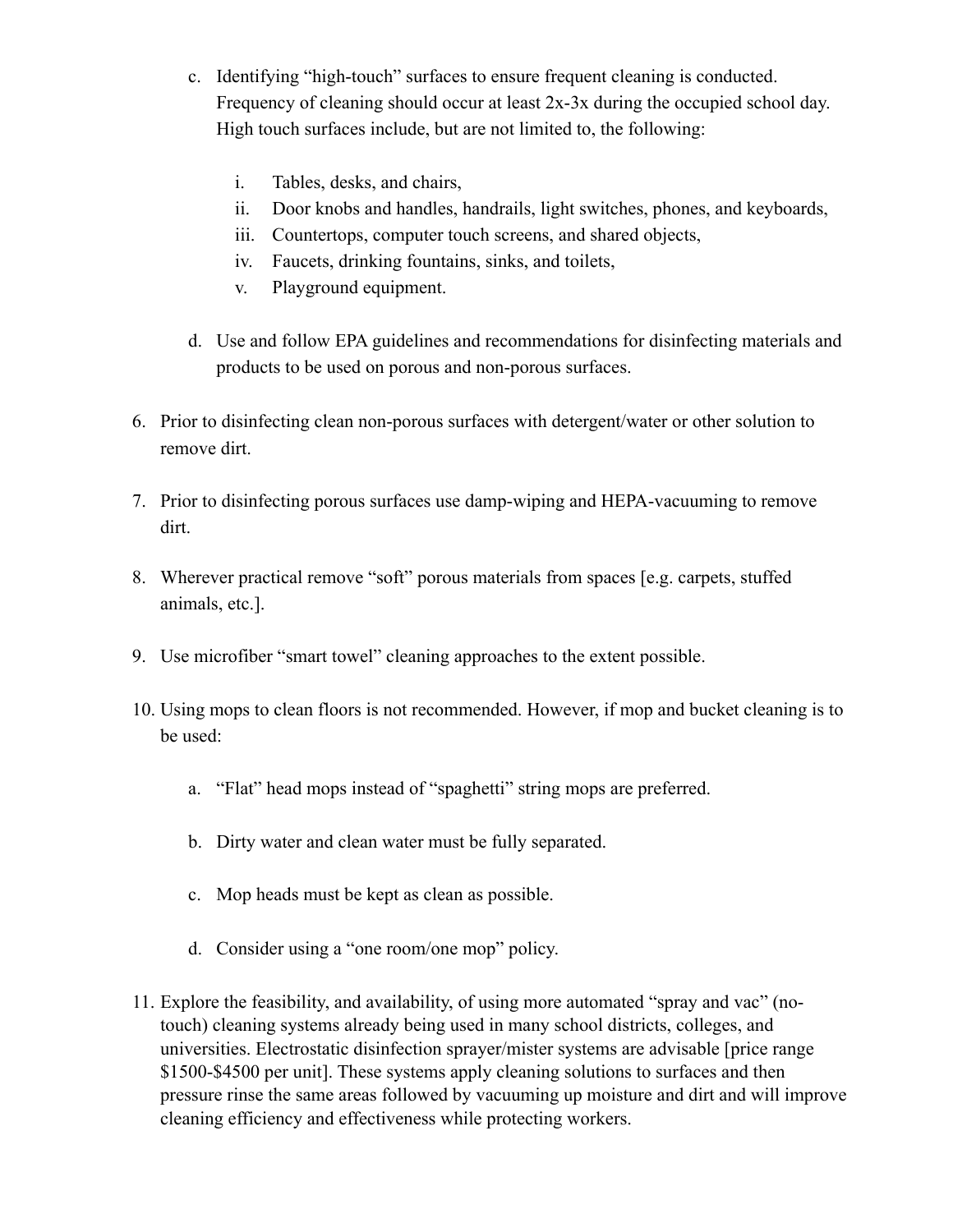- 12. Fogging of all school areas/surfaces should be performed following all cleaning activities and prior to the start of the 2020/2021 SY (as per District draft cleaning plan).
- 13. All custodial, cleaning, and building engineering personnel should be equipped with proper and adequate amounts and types of PPE (face coverings, gloves, and protective clothing)
- 14. Cleaning staff will be needed throughout the school day for periodic, high touch, and specialized/responsive cleaning. In addition, cleaning staff will need to be assigned to perform after-school cleaning and sanitizing activities on a daily basis.
- 15. After school hours cleaning is a critical component of ensuring healthful, safe, and sanitary conditions especially, but not exclusively, related to Covid-19 concerns.
- 16. Additional hand sanitizing stations should be installed and maintained throughout occupied buildings and the District should implement practices to ensure the adequacy of hand sanitizer supplies and equipment. After the end of the school day, cleaning needs are highlighted by the fact that:
	- a. Food will be served/eaten in classrooms; throughout the school day.
	- b. The cleaning of floors, desks, chairs, and other school surfaces can only be effectively conducted after all students and staff have left the building.
	- c. Fogging/spraying of "all classrooms, bathrooms, office spaces hallways, elevators [if applicable], foyers and vestibules prior to leaving" (as per District plan draft). requires cleaning of these surfaces before sanitizing activities are performed.
- 17. Replace lavatory fixtures with sensor technologies, where possible, to reduce cleaning load and potential surface contamination.
- 18. Based on current SDP data and information we have estimated that the SDP would need to employ/hire 200-500 additional cleaning personnel to be "fully staffed" [at the accepted benchmark cleaning levels of 20,000 SF per cleaner in an 8 hour period after students and staff have left the building spaces] in order to perform effective cleaning sufficient to ensure the protection of occupant health, safety, and welfare.
	- a. Staff estimates are based on data provided by the District about current cleaning staff numbers and accounting for school size information.
	- b. Additional cleaning capacity *[above the 200-500 cleaners recommended]* will likely be required in order to address emergency and predictable needs including, but not limited to: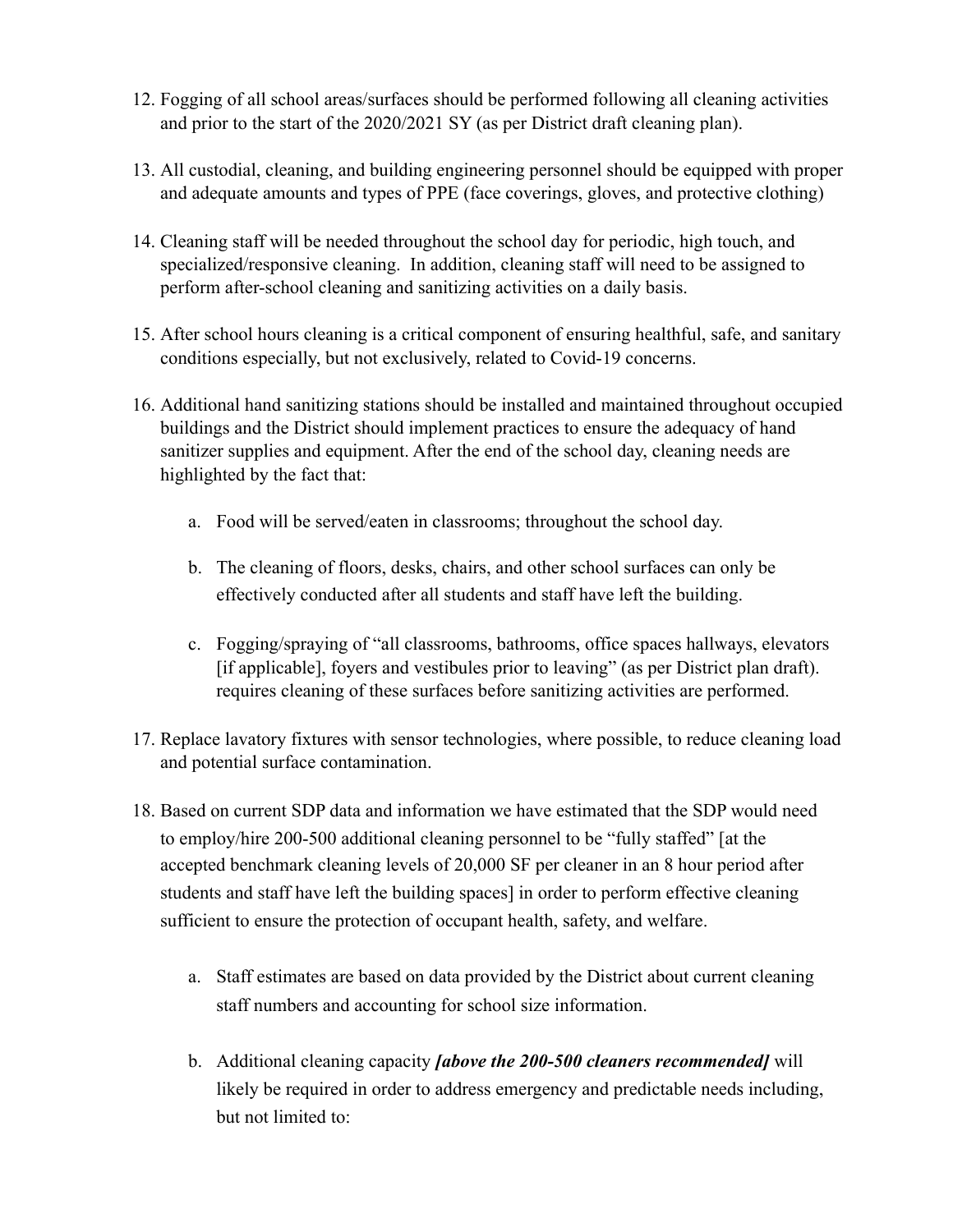- i. Substitution for people who are injured or ill or for any other reasons where staff may not be able to be on site at the scheduled hours,
- ii. Where specific school conditions may warrant more aggressive cleaning on an emergency and/or semi-routine basis.
- 19. Specific measures defining what will be done in the event cleaning/custodial personnel are absent from work must be provided. Options include employing Rapid Response Team (RRT)/substitute cleaners; utilizing overtime hours; and/or restricting spaces from use.
- 20. Specific measures defining what will be done in the event school areas/rooms are unable to be adequately cleaned before the start of the next day must be defined and provided.
- 21. Additional factors which should be implemented as part of a long-range plan to further reduce airborne coronavirus load include but are not limited to:
	- a. Describing and detailing the numbers and operational status of all potentially openable windows throughout the district by school and room. Adjusting/repairing windows to ensure they are fully operable, to the extent possible, in order to increase fresh air delivery and to allow for increased natural ventilation for dilution as per CDC and other authoritative guidelines and recommendations
	- b. Describing and detailing the current operational status and presence of mechanical heating, ventilation, and air conditioning systems in District buildings. Provide a list of schools and specific areas within schools that have an operational HVAC system.
	- c. Evaluate/explore potential upgrades to existing heating, ventilation, and air conditioning [HVAC] systems and components to lower microbial contamination by:
		- i. Increasing outside air intake and the provision of fresh air into occupied spaces to facilitate lower viral loads by dilution. This approach only works if additional room air changes and upgraded exhaust ventilation is provided.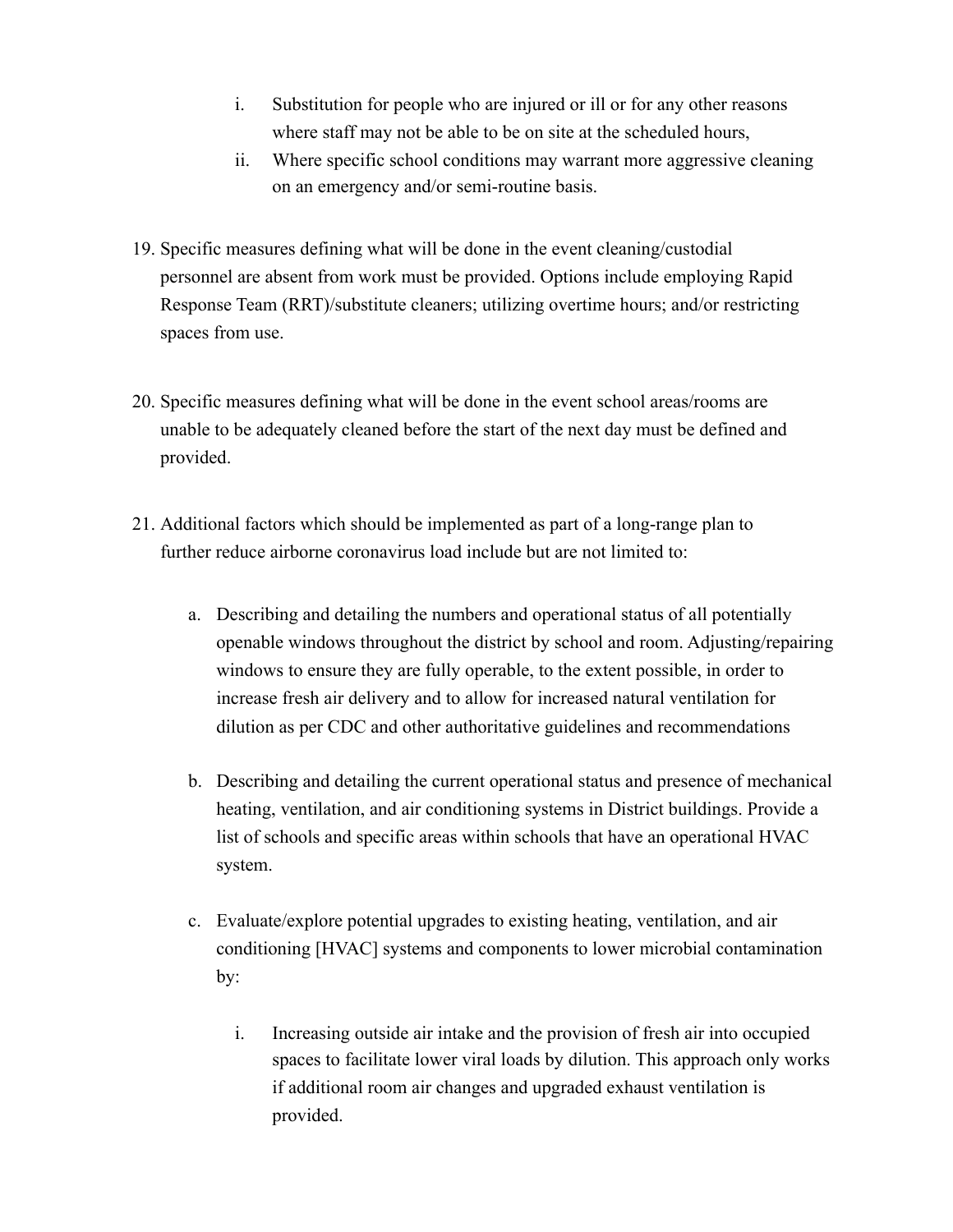- ii. Consider increasing humidity [add humidification] to about 50%.
- iii. Increasing filter changes and type[s] of filtration used.
- iv. Explore/evaluate new technologies such as "Bipolar Ionization" that might be able to be integrated into some existing HVAC systems and should be included into newly installed and/or upgraded HVAC systems.
- v. Specifically ensure that all bathroom exhaust ventilation systems are fully operational and working as required to ensure proper dilution ventilation and air changes in all bathroom spaces.

#### **Part IV: Specific Requirements & Recommendations for Decluttering**

- 1. Detailed school/room level assessments of space use and dimensions for all instructional spaces are required to identify decluttering needs, cleaning, and disinfection requirements. (B1-B3, p. 5)
- 2. District-wide and school specific start dates and schedules for decluttering, cleaning, and disinfection must be immediately provided. Dedicated schedules and timing details must be provided for schools in which significant environmental remediation and ongoing construction, renovation, and modernization activities are occurring. (A1-A2, p. 4)
- 3. The District must immediately undertake planning efforts sufficient to properly identify, label, box, and store all equipment, materials, and supplies for decluttering prior to any cleaning or disinfection work being performed. (A3, p. 4)
- 4. The District must provide a count of the exact total number of school district cleaners and the total amount of cleanable square footage in all schools. (A4, pp. 4-5)
- 5. The District must provide a detailed description of schedule/hours and the exact numbers of cleaning personnel required for each school: [a] for cleaning to be conducted prior to students and staff reoccupying schools; [b] for cleaning to be conducted during the school day; and [c] for the eight (8) hours of necessary cleaning to be conducted after school hours. (A4, pp. 4-5)
- 6. The District must provide a detailed approach describing a daily process for cleaning evaluation, and verification. (A8, p. 5)
- 7. The District should develop and define a comprehensive and specific set of cleaning